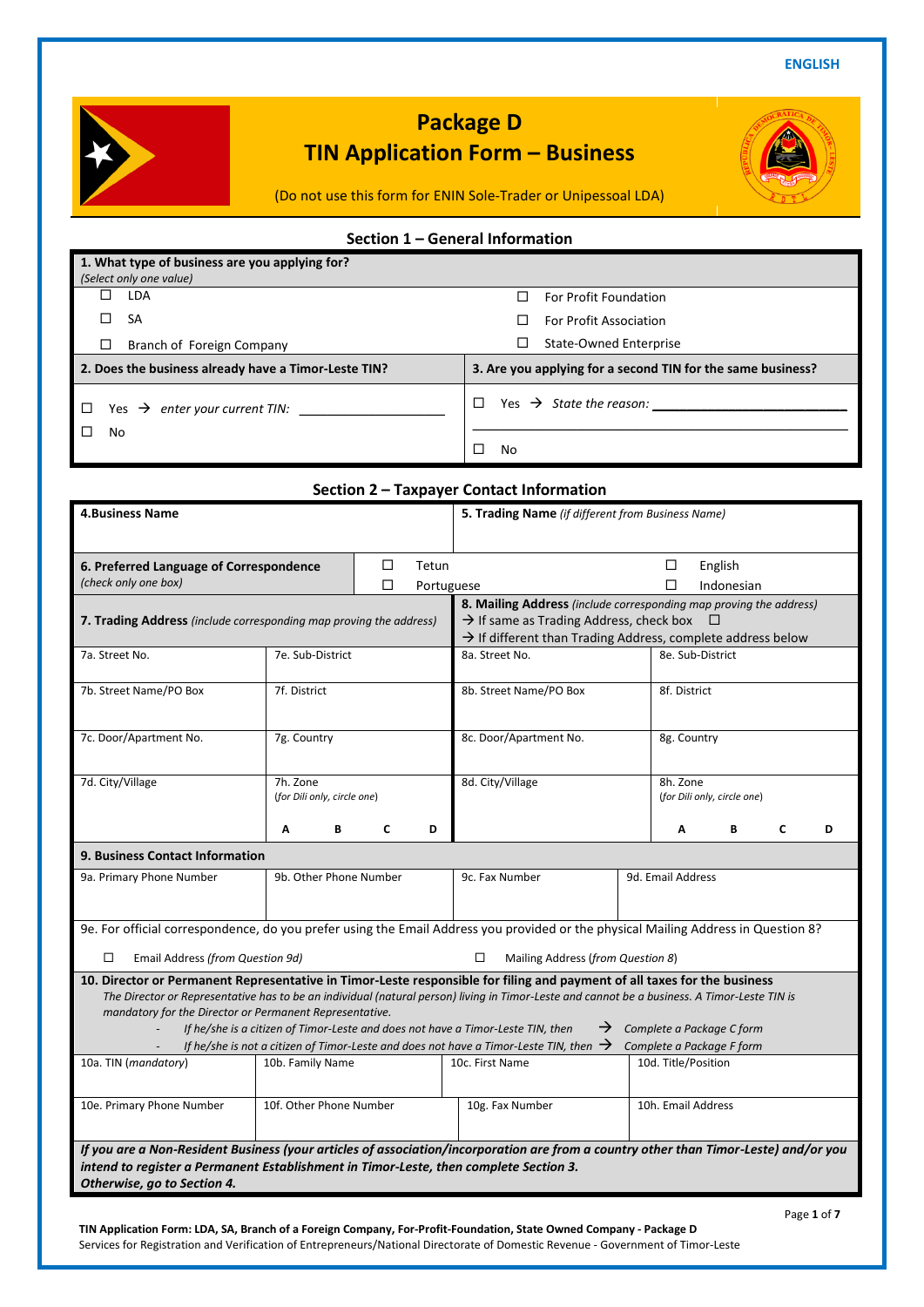|                                                                                                                | (Articles of Association/Incorporation are from a country other than Timor-Leste)                                                                                                                              |   | Section 3 - Non-Resident Business Only     |                    |                                                                                                                                                                                                                                                                                                                                           |
|----------------------------------------------------------------------------------------------------------------|----------------------------------------------------------------------------------------------------------------------------------------------------------------------------------------------------------------|---|--------------------------------------------|--------------------|-------------------------------------------------------------------------------------------------------------------------------------------------------------------------------------------------------------------------------------------------------------------------------------------------------------------------------------------|
|                                                                                                                | 11. Is the Director or Permanent Representative (Question 10) living in Timor-Leste?                                                                                                                           |   |                                            |                    | Yes $\rightarrow$ go to Question 13<br>No $\rightarrow$ go to Question 12                                                                                                                                                                                                                                                                 |
| payment of all taxes for the business.<br>Leste TIN is mandatory for the Director or Permanent Representative. | If he/she is a citizen of Timor-Leste and does not have a Timor-Leste TIN, then<br>If he/she is not a citizen of Timor-Leste and does not have a Timor-Leste TIN, then $\rightarrow$ Complete a Package F form |   |                                            |                    | 12. The business must have at least one Director or Permanent Representative living in Timor-Leste, who is responsible for filing and<br>The designated Director or Permanent Representative has to be an individual (natural person) living in Timor-Leste and cannot be a business. A Timor-<br>$\rightarrow$ Complete a Package C form |
| 12a. TIN (mandatory)                                                                                           | 12b. Family Name                                                                                                                                                                                               |   | 12c. First Name                            |                    | 12d. Title/Position                                                                                                                                                                                                                                                                                                                       |
| 12e. Primary Phone Number                                                                                      | 12f. Other Phone Number                                                                                                                                                                                        |   | 12g. Fax Number                            | 12h. Email Address |                                                                                                                                                                                                                                                                                                                                           |
| 13. Do you already have or are you applying for a Permanent Establishment in Timor-Leste?                      |                                                                                                                                                                                                                |   |                                            |                    |                                                                                                                                                                                                                                                                                                                                           |
| α.<br>Yes<br>(include corresponding map proving the address)                                                   |                                                                                                                                                                                                                |   | □<br><b>No</b>                             |                    |                                                                                                                                                                                                                                                                                                                                           |
|                                                                                                                | ↓                                                                                                                                                                                                              |   | ↓                                          |                    |                                                                                                                                                                                                                                                                                                                                           |
| 14a. Street No.                                                                                                | 14e. Sub-District                                                                                                                                                                                              |   | 15a. Country of Incorporation/Registration |                    |                                                                                                                                                                                                                                                                                                                                           |
| 14b. Street Name/PO Box                                                                                        | 14f. District                                                                                                                                                                                                  |   | <b>Address of the Headquarters:</b>        |                    |                                                                                                                                                                                                                                                                                                                                           |
|                                                                                                                |                                                                                                                                                                                                                |   | 15b. Street No.                            |                    | 15g. Postal Code                                                                                                                                                                                                                                                                                                                          |
| 14c. Door/Apartment No.                                                                                        | 14g. Country                                                                                                                                                                                                   |   | 15c. Street Name/PO Box                    |                    | 15h. Primary Phone Number                                                                                                                                                                                                                                                                                                                 |
| 14d. City/Village                                                                                              | 14h. Zone<br>(for Dili only, circle one)<br>C<br>A<br>B                                                                                                                                                        | D | 15d. Door/Apartment No.                    |                    | 15i. Other Phone Number                                                                                                                                                                                                                                                                                                                   |
| 14i. Description of the Physical Structure                                                                     |                                                                                                                                                                                                                |   |                                            |                    |                                                                                                                                                                                                                                                                                                                                           |
| Office<br>□.<br>$\Box$ Warehouse                                                                               | $\Box$ Other ( <i>describe</i> )                                                                                                                                                                               |   | 15e. City<br>15j. Fax Number               |                    |                                                                                                                                                                                                                                                                                                                                           |
| 14j. Full Name of Manager of Permanent Establishment                                                           |                                                                                                                                                                                                                |   | 15f. Country                               |                    | 15k. Email Address                                                                                                                                                                                                                                                                                                                        |
| 14k. Title/Position                                                                                            |                                                                                                                                                                                                                |   |                                            |                    |                                                                                                                                                                                                                                                                                                                                           |
| 14l. Primary Phone Number                                                                                      | 14m. Email Address                                                                                                                                                                                             |   |                                            |                    |                                                                                                                                                                                                                                                                                                                                           |

# **Section 4 – Other Locations in Timor-Leste where you are Conducting Business/Operations**

| 16. Other than the primary address, do you have locations in Timor-Leste where you are conducting business/operations? |                                                                                                                     |                   |                 |                         |                |                                  |                         |  |  |
|------------------------------------------------------------------------------------------------------------------------|---------------------------------------------------------------------------------------------------------------------|-------------------|-----------------|-------------------------|----------------|----------------------------------|-------------------------|--|--|
| п                                                                                                                      | List all other addresses below<br>Yes $\rightarrow$<br><b>No</b><br>(include corresponding map proving the address) |                   |                 |                         |                |                                  |                         |  |  |
| $\mathbf{1}$                                                                                                           | 16a. Trade/Operating Name                                                                                           |                   | 16b. Street No. | 16c. Street Name/PO Box |                |                                  | 16d. Door/Apartment No. |  |  |
| 16e. City/Village                                                                                                      |                                                                                                                     | 16f. Sub-District |                 | 16g. District           | 16h. Zone<br>Α | (for Dili only, circle one)<br>В |                         |  |  |
| $\overline{2}$                                                                                                         | 16a. Trade/Operating Name                                                                                           |                   | 16b. Street No. | 16c. Street Name/PO Box |                |                                  | 16d. Door/Apartment No. |  |  |
| 16e. City/Village                                                                                                      |                                                                                                                     | 16f. Sub-District |                 | 16g. District           | 16h. Zone<br>Α | (for Dili only, circle one)<br>в |                         |  |  |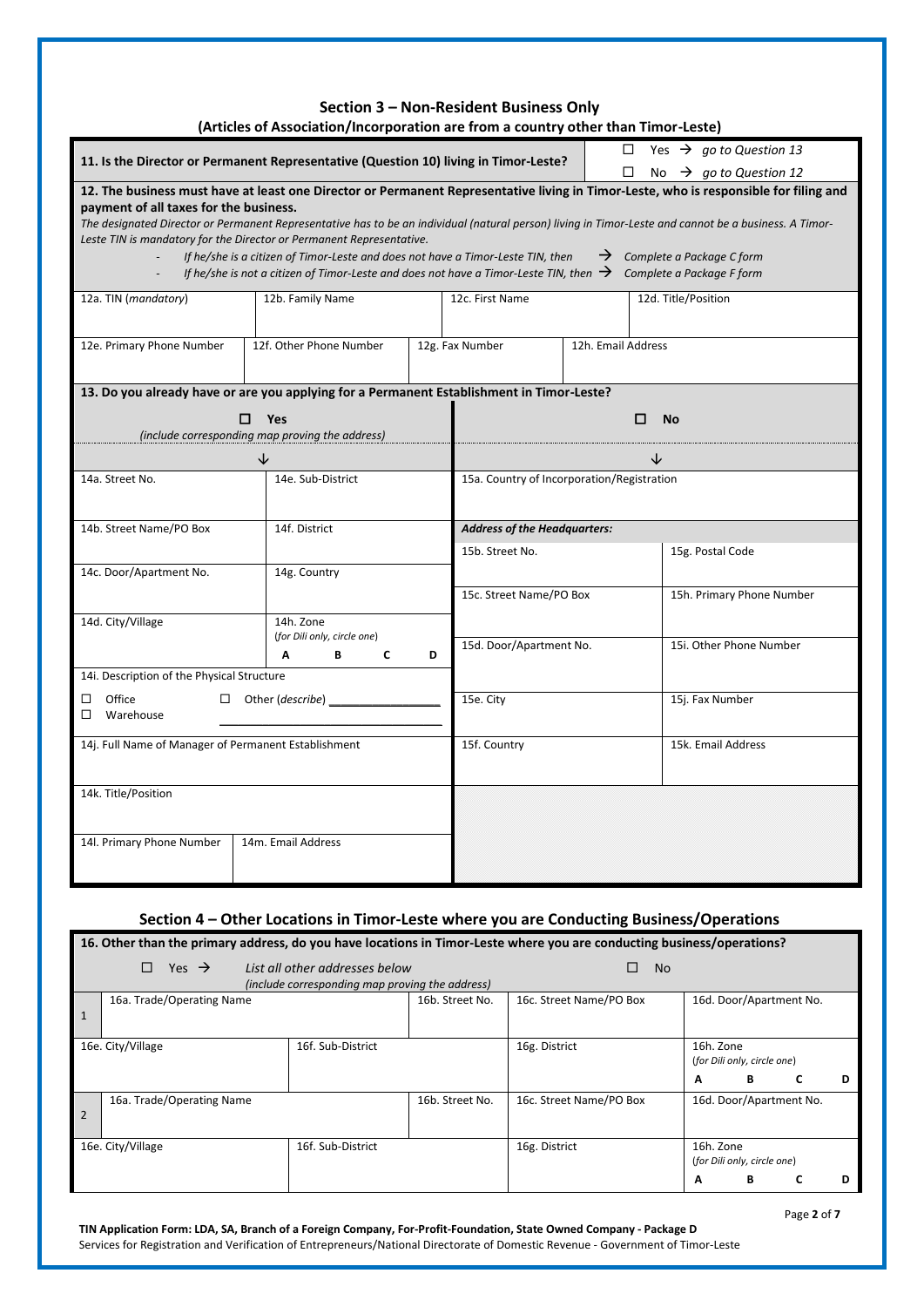| 16a. Trade/Operating Name                   | $\overline{3}$    |                 | 16c. Street Name/PO Box | 16d. Door/Apartment No. |                             |   |   |  |  |
|---------------------------------------------|-------------------|-----------------|-------------------------|-------------------------|-----------------------------|---|---|--|--|
|                                             |                   |                 |                         |                         |                             |   |   |  |  |
| 16e. City/Village                           | 16f. Sub-District |                 | 16g. District           | 16h. Zone               | (for Dili only, circle one) |   |   |  |  |
|                                             |                   |                 |                         | A                       | B                           | C | D |  |  |
| 16a. Trade/Operating Name<br>$\overline{4}$ |                   | 16b. Street No. | 16c. Street Name/PO Box |                         | 16d. Door/Apartment No.     |   |   |  |  |
| 16e. City/Village                           | 16f. Sub-District |                 | 16g. District           | 16h. Zone               | (for Dili only, circle one) |   |   |  |  |
|                                             |                   |                 |                         | A                       | B                           | C | D |  |  |
| 16a. Trade/Operating Name<br>5              |                   | 16b. Street No. | 16c. Street Name/PO Box |                         | 16d. Door/Apartment No.     |   |   |  |  |
| 16e. City/Village                           | 16f. Sub-District |                 | 16g. District           | 16h. Zone               | (for Dili only, circle one) |   |   |  |  |
|                                             |                   |                 |                         | A                       | В                           | C | D |  |  |
| 16a. Trade/Operating Name<br>6              |                   | 16b. Street No. | 16c. Street Name/PO Box |                         | 16d. Door/Apartment No.     |   |   |  |  |
| 16e. City/Village                           | 16f. Sub-District |                 | 16g. District           | 16h. Zone               | (for Dili only, circle one) |   |   |  |  |
|                                             |                   |                 |                         | A                       | В                           | C | D |  |  |
| 16a. Trade/Operating Name<br>$\overline{7}$ |                   | 16b. Street No. | 16c. Street Name/PO Box |                         | 16d. Door/Apartment No.     |   |   |  |  |
| 16e. City/Village                           | 16f. Sub-District |                 | 16g. District           | 16h. Zone               | (for Dili only, circle one) |   |   |  |  |
|                                             |                   |                 |                         | A                       | В                           | C | D |  |  |
| 16a. Trade/Operating Name<br>8              |                   | 16b. Street No. | 16c. Street Name/PO Box |                         | 16d. Door/Apartment No.     |   |   |  |  |
| 16e. City/Village                           | 16f. Sub-District |                 | 16g. District           | 16h. Zone               | (for Dili only, circle one) |   |   |  |  |
|                                             |                   |                 |                         | Α                       | В                           | C | D |  |  |
| 16a. Trade/Operating Name<br>9              |                   | 16b. Street No. | 16c. Street Name/PO Box |                         | 16d. Door/Apartment No.     |   |   |  |  |
| 16e. City/Village                           | 16f. Sub-District |                 | 16g. District           | 16h. Zone               | (for Dili only, circle one) |   |   |  |  |
|                                             |                   |                 |                         | Α                       | В                           | c | D |  |  |

### **Section 5 – Owners and Partners**

(**Note:** Every owner or partner must have or obtain a Timor-Leste TIN)

**17. List all the owners and partners of this business. Total ownership must add to 100%.**  *A proof of the Timor-Leste TIN of each owner/partner has to be provided. If the owner/partner does not have a TIN, then:* - *For each individual who is a citizen of Timor-Leste Complete a Package C form* - *For each non-individual/Company which is a resident of Timor-Leste Complete a Package D form For each individual or non-individual which is NOT a citizen of – or is incorporated in Timor-Leste → Complete a Package F form*<br>17a. Owner/Partner Name **and** *Participal in 1968* 17b. TIN (proof required) 17c. Ownership 1 17b. TIN (proof required) 2 17a. Owner/Partner Name 17b. TIN *(proof required)* 17c. Ownership in % 3 17a. Owner/Partner Name 17c. Ownership in % 4 17a. Owner/Partner Name 17b. TIN *(proof required)* 17c. Ownership in % 5 17a. Owner/Partner Name 17b. TIN *(proof required)* 17c. Ownership in %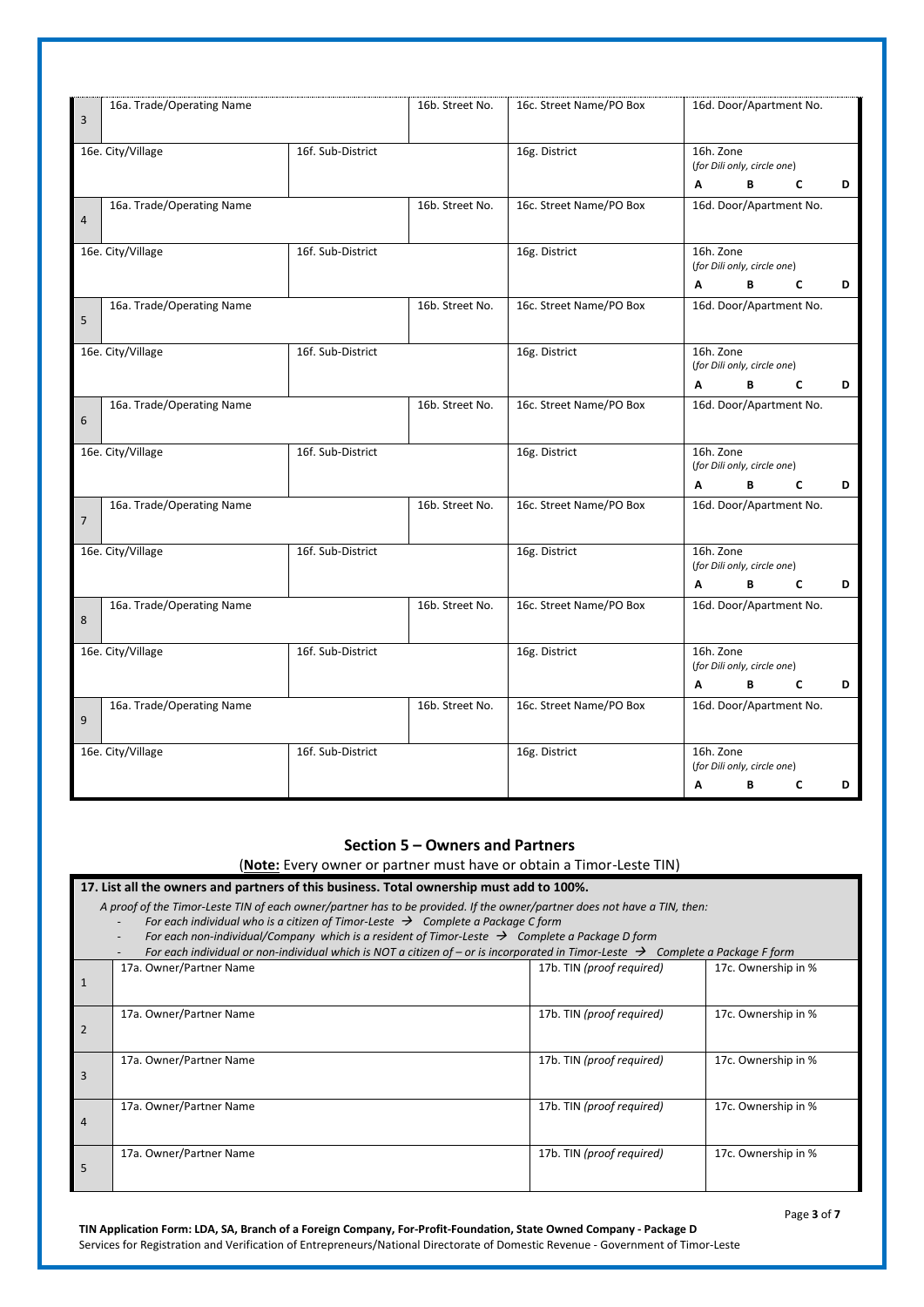| 6                                                                                                                                                   | 17a. Owner/Partner Name      |  | 17b. TIN (proof required) | 17c. Ownership in % |  |
|-----------------------------------------------------------------------------------------------------------------------------------------------------|------------------------------|--|---------------------------|---------------------|--|
| $\overline{7}$                                                                                                                                      | 17a. Owner/Partner Name      |  | 17b. TIN (proof required) | 17c. Ownership in % |  |
| 8                                                                                                                                                   | 17a. Owner/Partner Name      |  | 17b. TIN (proof required) | 17c. Ownership in % |  |
| 9                                                                                                                                                   | 17a. Owner/Partner Name      |  | 17b. TIN (proof required) | 17c. Ownership in % |  |
| 10                                                                                                                                                  | 17a. Owner/Partner Name      |  | 17b. TIN (proof required) | 17c. Ownership in % |  |
|                                                                                                                                                     | <b>For Official Use Only</b> |  |                           |                     |  |
| Yes<br>Did each owner/partner provide a proof of TIN?<br><b>Total Ownership:</b><br>℀<br>No $\rightarrow$ Reject form until all proofs are provided |                              |  |                           |                     |  |

| Section 6 - Description of Activities                                                                                                                |              |                                                                                                                                                                                                                                                                                                                                                              |  |  |  |
|------------------------------------------------------------------------------------------------------------------------------------------------------|--------------|--------------------------------------------------------------------------------------------------------------------------------------------------------------------------------------------------------------------------------------------------------------------------------------------------------------------------------------------------------------|--|--|--|
| 18. Date Business Started or<br>was acquired: (dd/mm/year)<br>$\left  \begin{array}{c} \end{array} \right $                                          |              | 19. Describe the primary activity of your business: ____________________________                                                                                                                                                                                                                                                                             |  |  |  |
| 20. Indicate the 3 digit industry code for:<br>(refer to the list of industry codes available at the counter)                                        |              | 20a. Your primary activity:                                                                                                                                                                                                                                                                                                                                  |  |  |  |
| 20b. List all your secondary activities:<br>(if none, put N/A)                                                                                       |              |                                                                                                                                                                                                                                                                                                                                                              |  |  |  |
| 21. Is the business already, or does it expect to<br>become, a contract vendor for any Ministry or other<br>Agency of the Government of Timor-Leste? | □<br>□<br>No | Yes $\rightarrow$ Indicate your Government Vendor ID No.<br>$\mathsf{V}$ and $\mathsf{V}$ and $\mathsf{V}$ and $\mathsf{V}$ and $\mathsf{V}$ and $\mathsf{V}$ and $\mathsf{V}$ and $\mathsf{V}$ and $\mathsf{V}$ and $\mathsf{V}$ and $\mathsf{V}$ and $\mathsf{V}$ and $\mathsf{V}$ and $\mathsf{V}$ and $\mathsf{V}$ and $\mathsf{V}$ and $\mathsf{V}$ and |  |  |  |
| 22. Does the business have an investment<br>certificate? (include a copy of the certificate)                                                         | □<br>□<br>No |                                                                                                                                                                                                                                                                                                                                                              |  |  |  |
| 23. Will the business have employees? If yes, when will (or did)<br>the business first pay wages to employees?                                       |              | □<br>No                                                                                                                                                                                                                                                                                                                                                      |  |  |  |
| 24. Will there be a manager, supervisor or any employee<br>earning more than \$500 per month?                                                        |              | □<br>Yes<br>□<br>No                                                                                                                                                                                                                                                                                                                                          |  |  |  |
| 25. Will there be any non-resident employees?                                                                                                        |              | □<br>Yes<br>□<br>No                                                                                                                                                                                                                                                                                                                                          |  |  |  |
| 26. How many resident and non-resident employees will you<br>have?                                                                                   |              | Number of resident employees?<br>Number of non-resident employees?                                                                                                                                                                                                                                                                                           |  |  |  |
| 27. What is the highest number of employees (non-resident and<br>resident) the business expects to have in the first year of<br>operation?           |              | employees                                                                                                                                                                                                                                                                                                                                                    |  |  |  |
| 28. What is the expected gross income during the first 12<br>months of operations?                                                                   |              | USD and the contract of the contract of the contract of the contract of the contract of the contract of the contract of the contract of the contract of the contract of the contract of the contract of the contract of the co                                                                                                                               |  |  |  |
| 29. Will the business be paying rent for land, buildings, or<br>apartments?                                                                          |              | $\square$ Yes<br>go to Question 32<br>□<br>No<br>$\rightarrow$                                                                                                                                                                                                                                                                                               |  |  |  |
| 30. To whom will the rent be paid?<br>(company or individual name and address)                                                                       |              | 30a. Name:                                                                                                                                                                                                                                                                                                                                                   |  |  |  |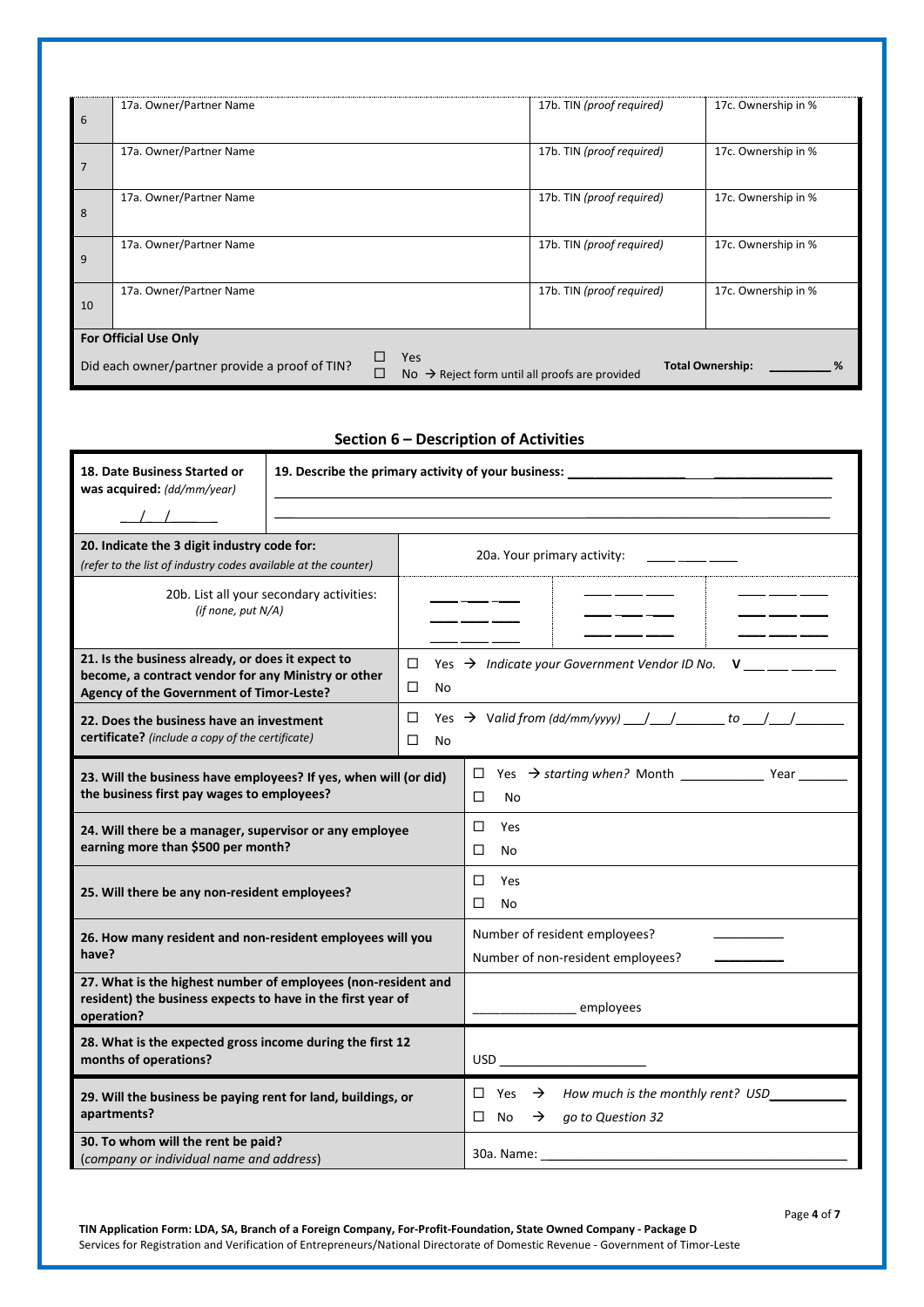|                                                                                                                | 30b. Street No.                                  |                                           |                                          | 30f. Sub-District |    |   |
|----------------------------------------------------------------------------------------------------------------|--------------------------------------------------|-------------------------------------------|------------------------------------------|-------------------|----|---|
|                                                                                                                | 30c. Street Name/PO Box                          |                                           | 30g. District                            |                   |    |   |
|                                                                                                                | 30e. City/Village<br>30d. Door/<br>Apartment No. |                                           | 30h. Zone<br>(for Dili only, circle one) |                   |    |   |
|                                                                                                                |                                                  |                                           | A                                        | B                 | C. | D |
| 31. When will the business first pay this rent?                                                                |                                                  | Month Year Year                           |                                          |                   |    |   |
| 32. Will the business be receiving rent for land, buildings, or<br>apartments?                                 |                                                  | $\Box$ No $\rightarrow$ go to Question 35 |                                          |                   |    |   |
|                                                                                                                |                                                  |                                           |                                          |                   |    |   |
|                                                                                                                | 33b. Street No.                                  |                                           |                                          | 33f. Sub-District |    |   |
| 33. From whom will the rent be received?<br>(company or individual name and address)                           | 33c. Street Name/PO Box                          |                                           | 33g. District                            |                   |    |   |
|                                                                                                                | 33d.<br>Door/Apartmen<br>t No.                   | 33e. City/Village                         | 33h. Zone<br>(for Dili only, circle one) |                   |    |   |
|                                                                                                                |                                                  |                                           | A                                        | B                 | C  | D |
| 34. When will the business first receive this rent?                                                            |                                                  | Year $\qquad \qquad$                      |                                          |                   |    |   |
| 35. Will the business be paying for services/subcontracts to<br>individuals or businesses outside Timor-Leste? | $\square$ No                                     |                                           |                                          |                   |    |   |
| 36. Will the business be receiving royalties?                                                                  | $\square$ No                                     |                                           |                                          |                   |    |   |
| 37. List the name and address of the source of the royalties:                                                  |                                                  |                                           |                                          |                   |    |   |
| 38. Will the business carry on construction or building activities?                                            | □<br>$\Box$<br>No                                |                                           |                                          |                   |    |   |
| 39. Will the business provide construction consulting services?                                                | $\Box$<br>No                                     |                                           |                                          |                   |    |   |
| 40. Will the business provide air or sea transportation services?                                              | $\square$ No                                     |                                           |                                          |                   |    |   |
| 41. Will the business carry on mining or mining support<br>services?                                           | $\Box$<br>No                                     |                                           |                                          |                   |    |   |
| 42. Will the business be providing hotel services?                                                             | □<br>No                                          |                                           |                                          |                   |    |   |
| 43. Will the business be providing restaurant or catering<br>services?                                         | □<br>No                                          |                                           |                                          |                   |    |   |
| 44. Will the business be providing bar services?                                                               | □<br>No                                          |                                           |                                          |                   |    |   |
| 45. Will the business be providing telecom services?                                                           | □<br>$\square$ No                                |                                           |                                          |                   |    |   |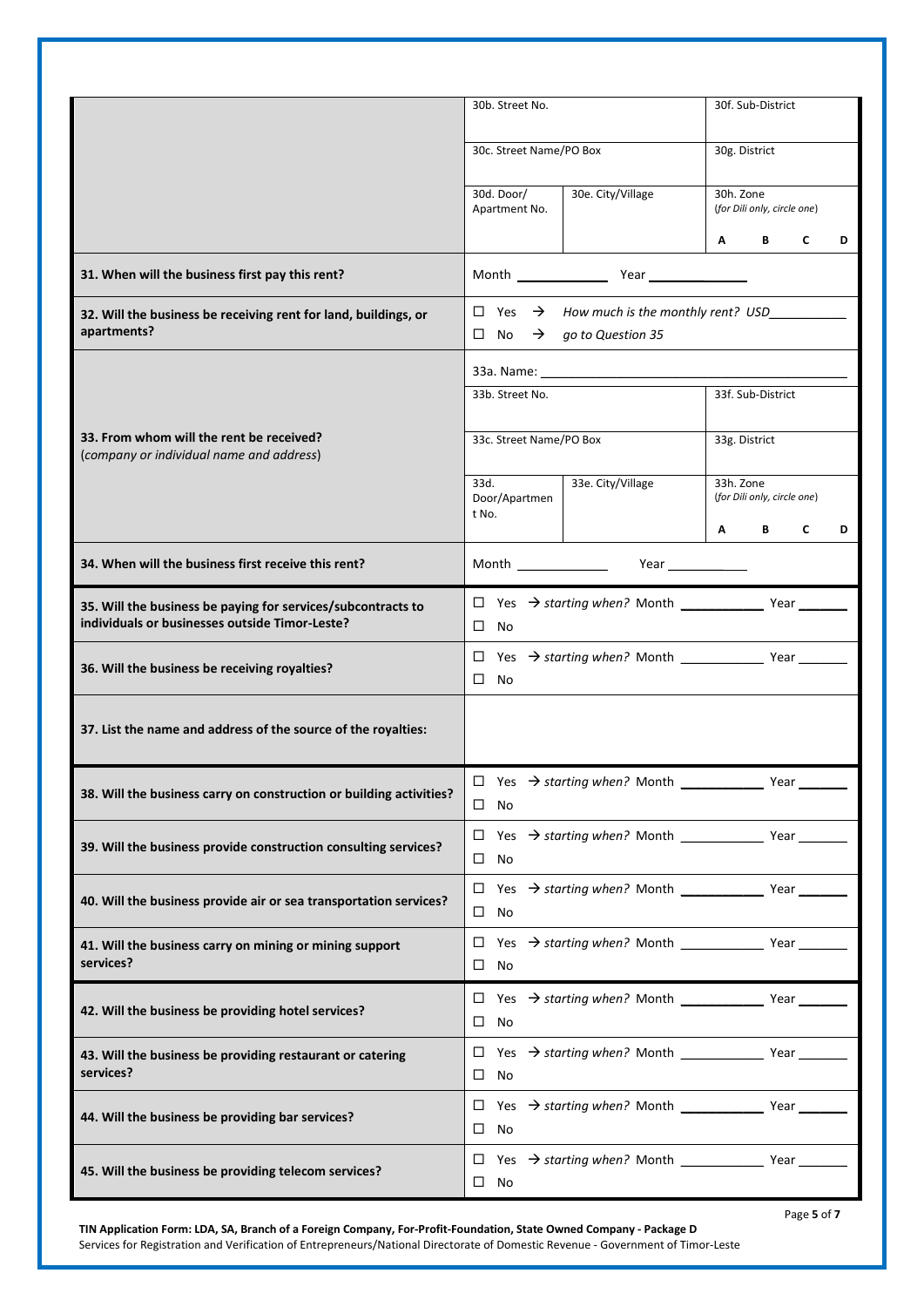| <b>Section 7 - Supporting Documents</b>                                                                                                                                                                                                                                                                                                                                                                                                                      |                            |
|--------------------------------------------------------------------------------------------------------------------------------------------------------------------------------------------------------------------------------------------------------------------------------------------------------------------------------------------------------------------------------------------------------------------------------------------------------------|----------------------------|
| 46. Have you included all supporting documents? Check all appropriate boxes.                                                                                                                                                                                                                                                                                                                                                                                 |                            |
| □<br>Copy of current Business License<br>□<br>Copy of the Articles of Association/Incorporation. If foreign Articles of Incorporation are attached, the only available types of<br>business are 'Branch of a Foreign Company' or 'State-Owned Enterprise' as appropriate<br>Letter of official authorization for the individual submitting this application<br>□<br>□<br>Does the Director or Permanent Representative have a Timor-Leste TIN (Question 12)? |                            |
| $\rightarrow$ If yes, then include a copy of NDDR prints showing his/her name and TIN<br>$\rightarrow$ If not:<br>→ Provided the Director or Permanent Representative is a citizen of Timor-Leste, include a Package C<br>→ Provided the Director or Permanent Representative is not a citizen of Timor-Leste, include a Package F                                                                                                                           |                            |
| □<br>Map identifying the location of each establishment of this TIN<br>$\Box$<br>Copy of Investment Certificate (if applicable)<br>$\Box$<br>Copy of every open contract with the Government of Timor-Leste (if applicable)<br>□<br>The number of non-resident employees is:                                                                                                                                                                                 |                            |
| → For each non-resident employee that does not have a TIN from Timor-Leste, include a Package C TIN Application form                                                                                                                                                                                                                                                                                                                                         |                            |
| You must provide proof of a TIN or a Package requesting a TIN for every owner:                                                                                                                                                                                                                                                                                                                                                                               |                            |
| <b>Type of Owner</b>                                                                                                                                                                                                                                                                                                                                                                                                                                         | <b>Number</b><br>of Owners |
| Indicate the number of owners who already have a Timor-Leste TIN:<br>⊔                                                                                                                                                                                                                                                                                                                                                                                       |                            |
| $\rightarrow$ For each such owner, include a copy of NDDR prints showing the owner's name and TIN                                                                                                                                                                                                                                                                                                                                                            |                            |
| $\Box$ Indicate the number of owners without a TIN who are individuals (natural persons) and who are citizens of<br>Timor-Leste:                                                                                                                                                                                                                                                                                                                             |                            |
| $\rightarrow$ For each such owner, complete and include a <b>Package C</b> TIN Application form                                                                                                                                                                                                                                                                                                                                                              |                            |
| Indicate the number of owners without a TIN who are businesses (legal persons) that are operating in<br>⊔<br>Timor-Leste. These TINs must be issued by SERVE.                                                                                                                                                                                                                                                                                                |                            |
| Indicate the number of owners without a TIN who are individuals and not citizens of Timor-Leste or<br>ப<br>businesses incorporated outside Timor-Leste and the business is not operating in Timor-Leste:<br>$\rightarrow$ For each such owner, complete and include a <b>Package F</b> TIN Application form                                                                                                                                                  |                            |
| <b>TOTAL NUMBER OF OWNERS:</b>                                                                                                                                                                                                                                                                                                                                                                                                                               |                            |
| Identification documents for every Director or Permanent Representative (Question 10), and Owner (Question 17):<br>For INDIVIDUALS (natural persons), one of the following documents has to be provided:<br>Copy of Timor-Leste Citizen Card<br>ப<br>Copy of Timor-Leste Voter Card<br>□                                                                                                                                                                     |                            |
| Copy of Passport<br>□                                                                                                                                                                                                                                                                                                                                                                                                                                        |                            |
| For BUSINESSES (legal persons), one of the following documents has to be provided for the company's Representative for tax<br>matters in Timor-Leste:                                                                                                                                                                                                                                                                                                        |                            |
| □<br>Copy of Timor-Leste Citizen Card                                                                                                                                                                                                                                                                                                                                                                                                                        |                            |
| Copy of Timor-Leste Voter Card<br>$\Box$                                                                                                                                                                                                                                                                                                                                                                                                                     |                            |
| Conv of the Paccoort<br>п.                                                                                                                                                                                                                                                                                                                                                                                                                                   |                            |

 $\Box$  Copy of the Passport